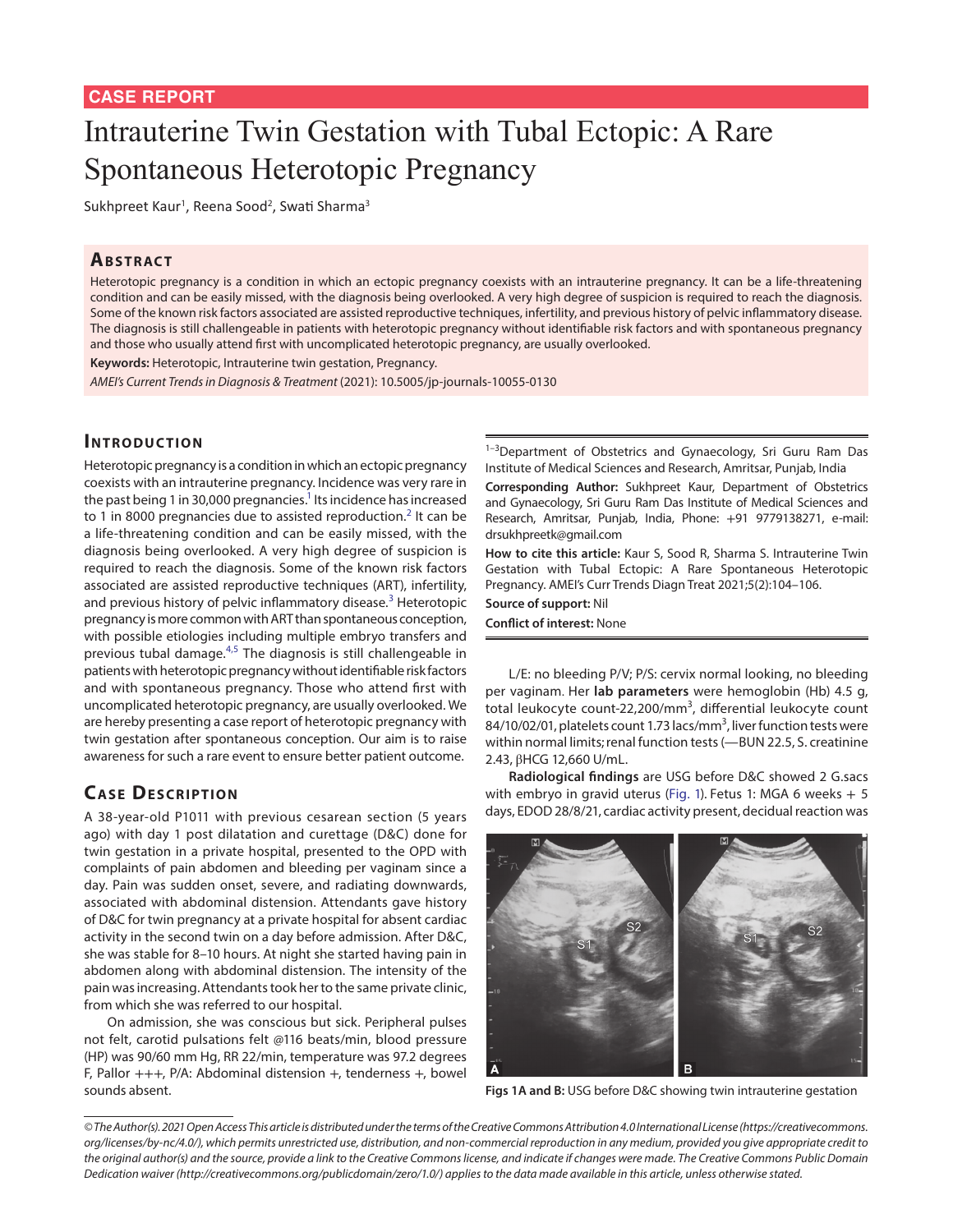

**Figs 2A and B:** USG on admission showing well-defined, thick-walled cystic area with small lumen, outside uterine cavity and mild to moderate fluid in pelvis (A) and peritoneal cavity (perihepatic region–B)

<span id="page-1-5"></span>good. Fetus 2: MGA 8 weeks + 3 days, fetal node is seen, cardiac activity was absent, decidual reaction was poor. An echogenic area measuring  $28 \times 30$  mm seen in the right adnexal region. No echoes and septae are seen.

#### **MANAGEMENT**

The patient was resuscitated in the emergency. Intravenous access was gained with difficulty. Noradrenaline infusion started @5mL/hr and increased up to 8mL/hr as BP dropped to 80/40 mm Hg. Samples collected and sent for routine investigations immediately. Samples for cross match were also taken simultaneously. Foley's catheterization was done, urine output monitored along with vitals.

After stabilization, USG was done which showed features suggestive of right-sided tubal ruptured ectopic pregnancy, hemoperitoneum ++ ([Fig. 2\)](#page-1-5).

After counseling and informed written consent, emergency laparotomy and right salpingectomy were done.

### **INTRAOPERATIVELY**

Massive hemoperitoneum was present. Right-sided ruptured tubal ectopic near ampulla, kidney tray full of clots was removed. Right-sided salpingectomy done and sent for histopathological examination in formalin.

Three units of packed red blood cells and four units of fresh frozen plasma were given intra-operatively. After laparotomy, the patient was shifted to the High Dependency Unit for stabilization and monitoring.

The histopathological report confirmed products of conception.

#### **Dis c u s sio n**

First USG before D&C showed a twin gestation with echogenic area in the right adnexal region, without echoes and septa. As it was spontaneous conception, without any infertility treatment, diagnosis of heterotopic pregnancy was missed by the treating obstetrician. Missed heterotopic pregnancy landed the patient in near miss situation. While being rare, it has potentially grave implications for both the mother and fetus.<sup>[6](#page-2-0)</sup> It still remains a

diagnostic and therapeutic challenge to practitioners despite the increased medical knowledge and use of improved reproductive technologies.<sup>[4](#page-1-3),[7](#page-2-1)</sup> This case report reiterates that uterine pregnancy with coexisting adnexal mass should always raise suspicion of heterotopic pregnancy.

Similar type of case reported in the literature where a 28-yearold woman presented to the emergency room with acute severe abdominal pain and diagnosed with spontaneous heterotopic pregnancy in natural conception, with strong family history of multiple gestations.<sup>[3](#page-1-2)</sup> The patient was also reported to be born as a consequence of a multiple gestation pregnancy.<sup>[8](#page-2-2)</sup> Ectopic pregnancy was successfully removed surgically to conserve the uterine pregnancy. Early diagnosis and treatment of heterotopic pregnancy has great significance to avoid both fetal and maternal morbidity and mortality.

## **CONCLUSION**

Heterotopic pregnancy is a potentially life-threatening condition. Our case is a ruptured tubal heterotopic pregnancy after spontaneous conception. Heterotopic pregnancy is a rare event with a reported incidence of 1 in 8000 pregnancies. The fallopian tube is the most frequent site for extrauterine pregnancy, as was our case. Accurate and early diagnosis of heterotopic pregnancy is challenging and life-saving.

#### **Re f e r e n c e s**

- <span id="page-1-0"></span>1. Creana AA, Syverson C, Seeed k, et al. Pregnancy Related Mortality in the United States, 2011–2013. Obstet Gynecol 2017;130:366–373. DOI: 10.1097/AOG.0000000000002114.
- <span id="page-1-1"></span>2. Sharma, JB. (n.d.). Early Pregnancy Hemorrhage; Textbook of Obstetrics. 2nd ed. New Delhi: APC Publishers;2020.
- <span id="page-1-2"></span>3. Fatema N, Al Badi MM, Rahman M, Elawdy MM. Heterotopic Pregnancy with Natural Conception; A Rare Event that Is Still Being Misdiagnosed: A Case Report. Clin Case Rep 2016;4(3): 272–275. DOI: 10.1002/ccr3.502.
- <span id="page-1-3"></span>4. Barrenetxea G, Barinaga-Rementeria L, Lopez de Larruzea A, Agirregoikoa JA, Mandiola M, Carbonero K. Heterotopic Pregnancy: Two Cases and a Comparative Review. Fertil Steril 2007;87(2): 417.e9–15. DOI: 10.1016/j.fertnstert.2006.05.085.
- <span id="page-1-4"></span>5. Clayton HB, Schieve LA, Peterson HB, et al. A Comparison of Heterotopic and Intrauterine-Only Pregnancy Outcomes after